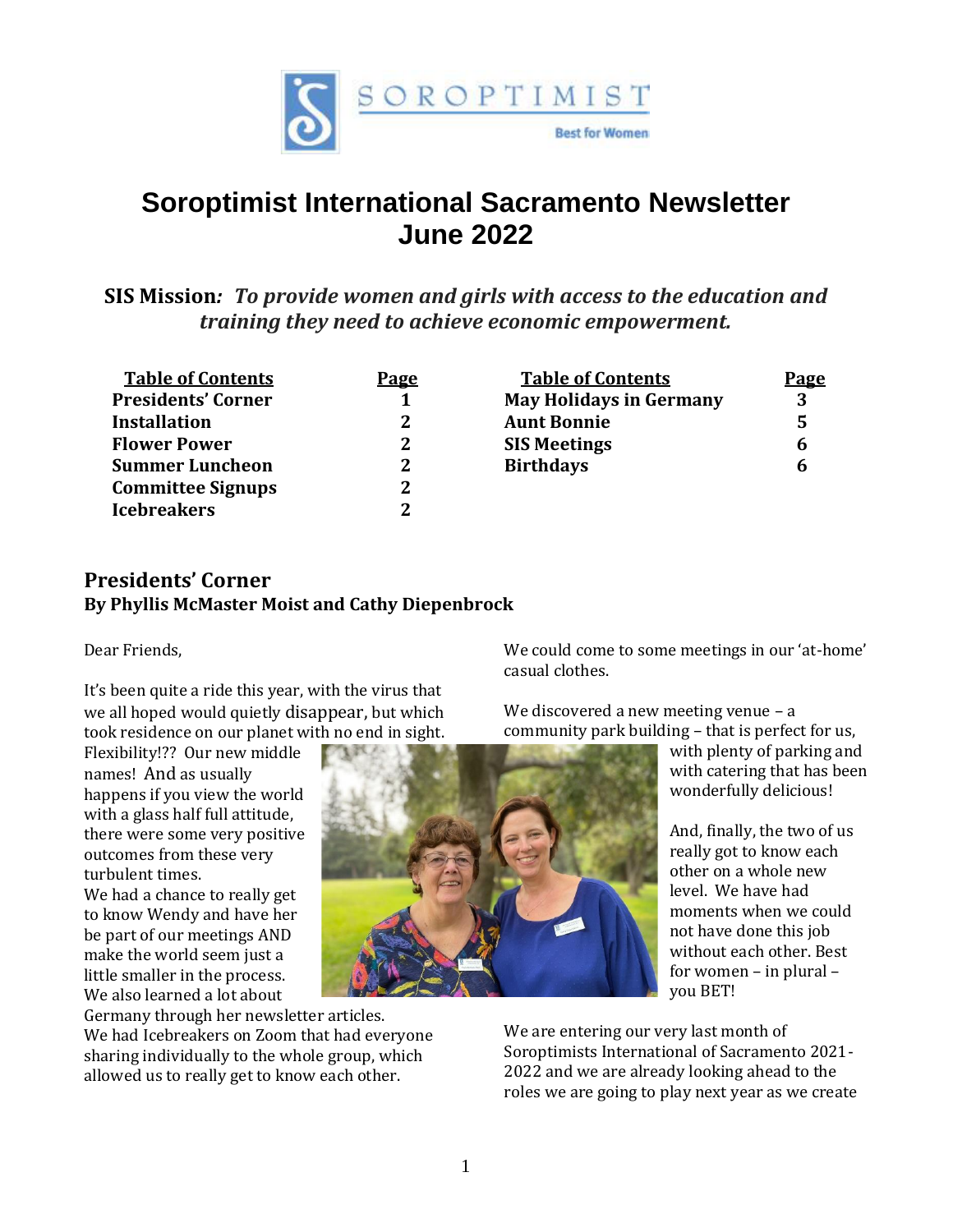a celebration for our 100th year and tackle whatever projects we choose to take on. We will be passing the leadership baton to Karen Smith and her very able Board. Fundraising will be a key topic next year and we all will want to play a part in funding our club's priorities. We encourage each of you to look at what role you want to play next year, what dream you want to help a young women accomplish and what committee would be the best fit for you. And after this year's incredible experience as your Co-Presidents, we invite you to partner with someone in your leadership role. We encourage everyone to rededicate themselves to the continued success of SIS as we transition towards the next 100 years of empowering women to achieve their dreams in a way that only Soroptimists can!

Thank you for a memorable year!

# **June 17th---Installation of new Leadership**

Our 100th Installation is happening! You won't want to miss being part of this historic event to welcome Karen Smith and her Board as our leadership team for 2022-2023! To be held at Swanston Park Community Center during our June 17th meeting. Details to follow.



[This Photo](http://flickr.com/photos/epicfireworks/8058884881) by Unknown Author is licensed unde[r CC BY](https://creativecommons.org/licenses/by/3.0/)

#### **Upcoming SIS schedule**

**June 6th ---Celebrating Success (Swanston Community Center) and Committee Sign-ups**

#### **August 2nd---Summer Luncheon (Wendy Haydon visits!!!!) (Location to be announced) By Karen Smith**

# **Flower Power Fundraiser**

Thanks to those of you who supported the spring fundraiser. While not as successful as the fall, we did garner \$350+ in profit. The best part is that several SIS members purchased bulbs, seeds and small plants for Fern Bacon Middle School. Stephanie Smith is a teacher there and she also runs the garden club. She reports that the students are super excited to have lots of plants to beautify the school, and they have enjoyed planting them and watching them grow.

### **Summer Luncheon**

Please save the date: Tuesday, August 2<sup>nd</sup>. We are happy to have Wendy Haydon join us from Germany. She and her husband, Werner, are taking an extended trip to the US this summer and she is very much looking forward to seeing her Soroptimist friends. Location to be determined.

# **2022-23 Committee Sign-ups**

There will be an opportunity to sign up for committees at the Business meeting on Friday, June 3rd. We will also send a sign-up via email. Members are asked to serve on one technical and one service committee, but it's okay to join more! Serving on a committee is such a great way to get to know other members, serve our community and further the mission of SIS.

# **Ice Breaker Fun!!! Nancy Wolford-Landers**

At all of our Soroptimist meetings, we usually start things off with an "Ice Breaker" to get everyone into a friendly mood. The May business meeting, held via Zoom, was no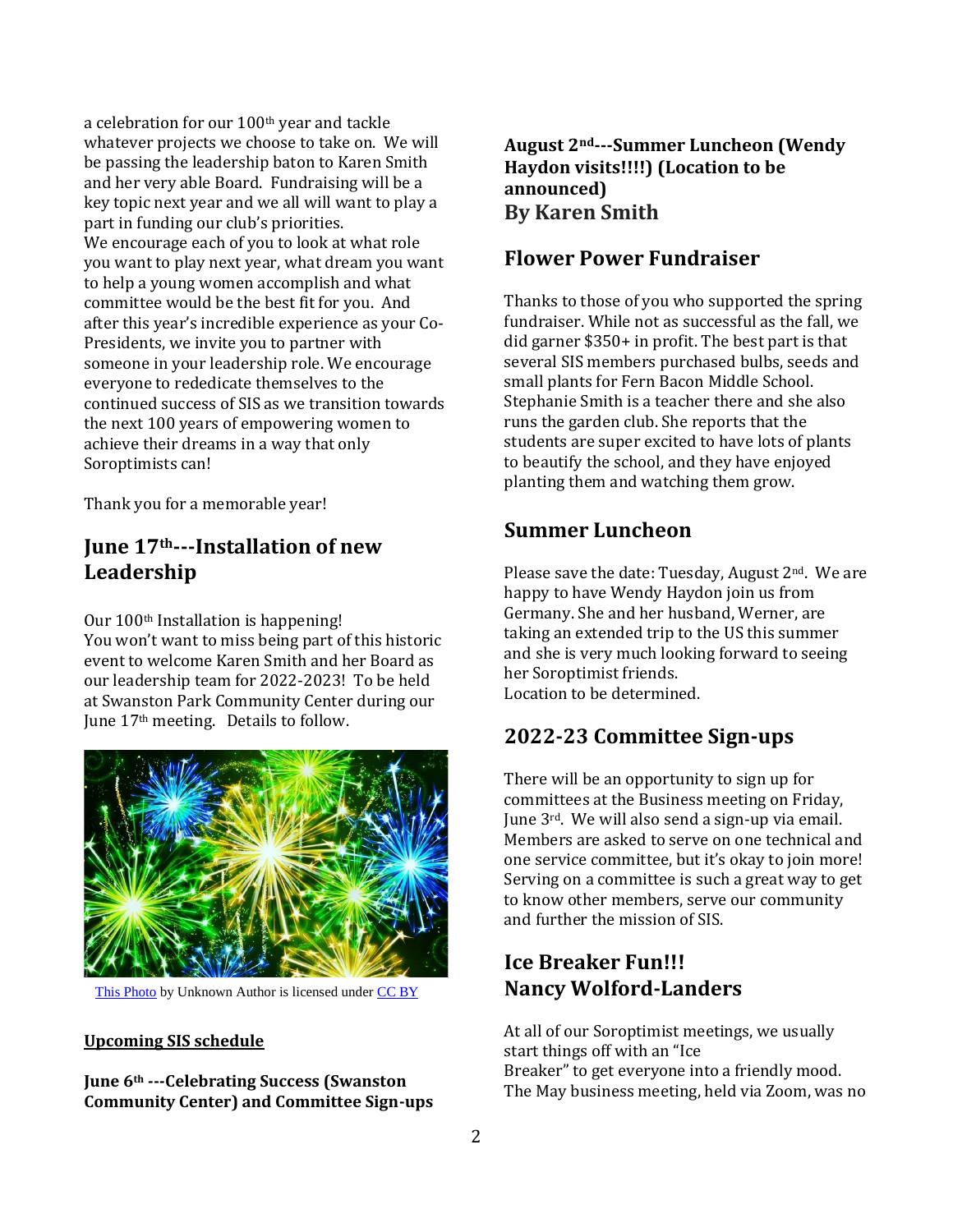exception, and we learned how our members perceived themselves.

Each member was asked to pick an adjective, describing themselves, which started with the same initial as their first name. They also had to repeat the name and descriptive adjective of the person who recited before them and then call on another member to describe herself. It was great fun, and here are the members who participated that day: "Nifty" Nancy; "Bountiful" Barbara;

"Ideal" Idelle; "Marvelous" Mary; "Joyful" Jennifer; "Silly" Sally; "Relaxing" Rosalie; "Patient" Phyllis; "Chatty" Cathy; "Glowing" Glorian; "Exciting" Eva; "Kooky" Karen; "Blessed" Barbara; "Restless" Regena; "Sassy" Sara; "Positive" Phyllis; "Wild" Wendy; "Perfect" Pat; "Marvelous" Mary Anne; "Creative" Carol; "Jumping" Janet; and, "Nice" Nilda.

It was a great afternoon with some very "distinctive" members in attendance.

### **May Holidays in German By Wendy Haydon-Schneider**

May was just full of holidays! Muttertag! Rheinland-Pfalz Tag! Vatertag! Muttertag (Mother's Day, Sunday, May 8): Mother's Day in Germany is one of many cultural imports from the US. It is not a public holiday, but because it is always on a Sunday, stores follow the normal Sunday opening



hours, which means that stores are always closed on Mother's Day''. As in the US, on Mother's Day it is also common in Germany to give presents and pamper mothers.

Mother's Day was introduced in Germany in 1923 - on the initiative of the Association of German Flower Shop Owners.

\*\* Rheinland-Pfalz-Tag 2022 – 75 Jahre RLP

(Rhineland Palatinate Day - May  $20<sup>th</sup> - 22<sup>nd</sup>$ ): on May 22, 2022, there was a parade in Mainz, Germany (Mainz is the capital city of Rheinland-Pfalz; Rheinland-Pfalz is known as



the state of Rhineland Palatinate in English). Mainz is the city where I lived for 6 years! The parade was celebrating the 75<sup>th</sup> anniversary of the establishment of the state of Rheinland-Pfalz. The actual 75th anniversary was on May 18, 2022. On May 18, 1947, the citizens approved the constitution of the newly founded state and at the same time elected the first state parliament.

The main purpose of the three-day festival is to bring people together from all parts of the state and to contribute to the sense of togetherness. Each year the celebrations take place in a different city. The three-day festival offers a mix of entertainment and information.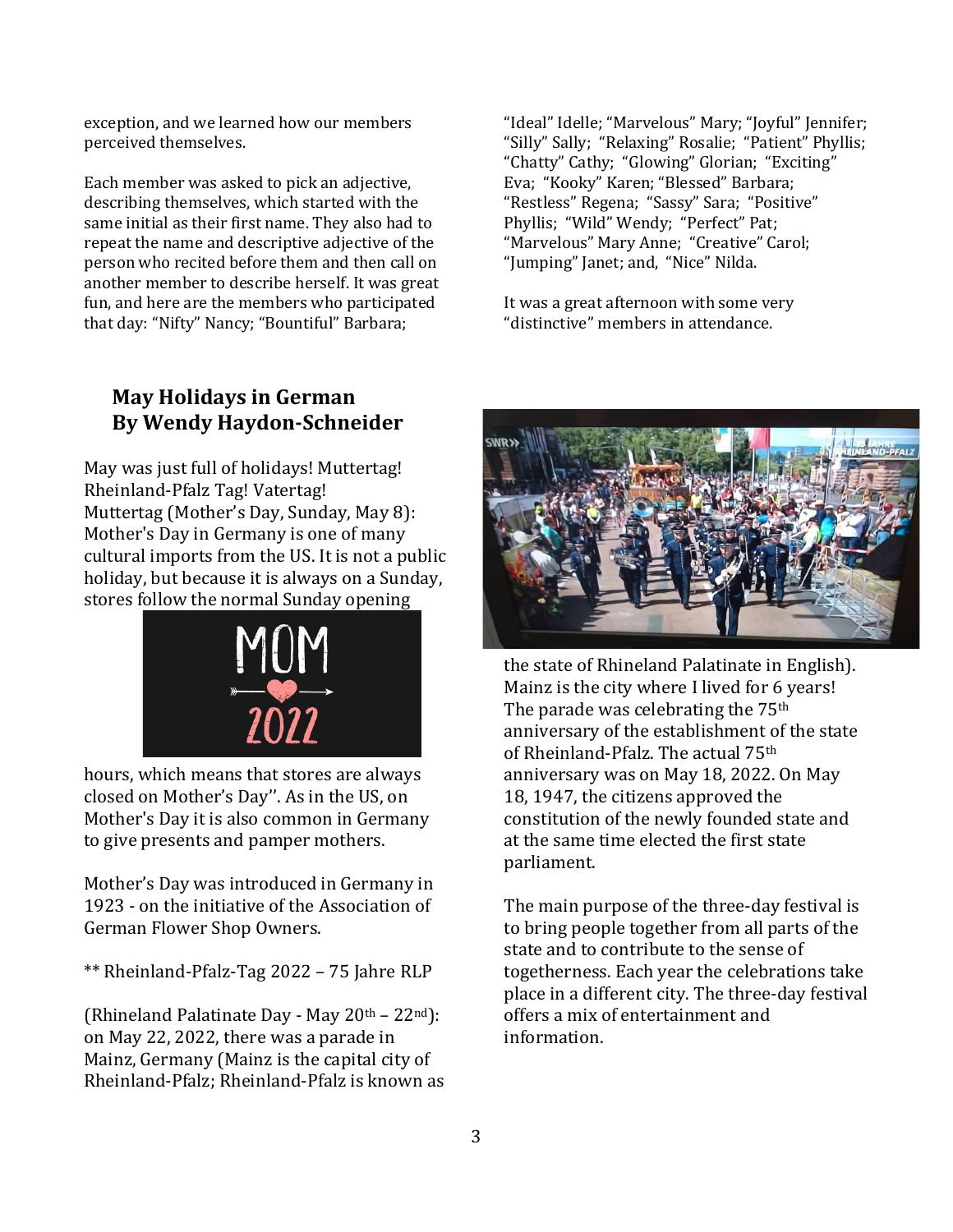

We watched the Sunday parade on television. A few of the parade's participants really touched me: the US Army Europe Band, the American Square Dance group, and the band from Poland called Zdrowy Band Gorzow Slaski. I've included a photo of each of these.



\*\*Vatertag (Father's Day, Thursday May 26th): in Germany, Father's Day ('Vatertag') Father's Day always takes place 40 days after Easter Sunday and always falls on a Thursday in May together with Ascension Day. Ascension Day translated into German is Christi Himmelfahrt. It occurred to me that the literal translation is Christ's heaven journey.

This public holiday is a day off work for everybody, and a chance for men to act like boys. It involves drinking lots of beer, riding a beer bike, and little responsibility. Because this holiday falls on a Thursday, usually the Friday following is a Bruckentag (bridge day) providing for a 4-day weekend.The holiday actually has its beginnings in the Middle Ages as a religious ceremony honoring Gott, den

Vater (God, the father). Towards the 1700s, the day transformed into Vatertag, a family day honoring the father of the household. Men would be carted into the village center and the father with the most children would earn a reward, often a large ham.



The Holiday fell out of favor for a while, but made a comeback in the 19th century as Männertag (Man Day). While celebrations are generally men only, it is not limited to fathers. Any male with Männlichkeitswahn (machismo) and a desire to indulge in their caveman side can participate in Vatertag.



Sources:

[https://www.timeanddate.de/feiertage/deut](about:blank) [schland/muttertag](about:blank) [https://75-jahre-rlp-75](about:blank) [geschichten.de/ausstellungen/75-jahre](about:blank)[rheinland-pfalz-in-75](about:blank) [objekten/feature/1984-der-erste-rheinland](about:blank)[pfalz-tag](about:blank) [https://germanculture.com.ua/german](about:blank)[holidays/vatertag-fathers-day-in-germany/](about:blank)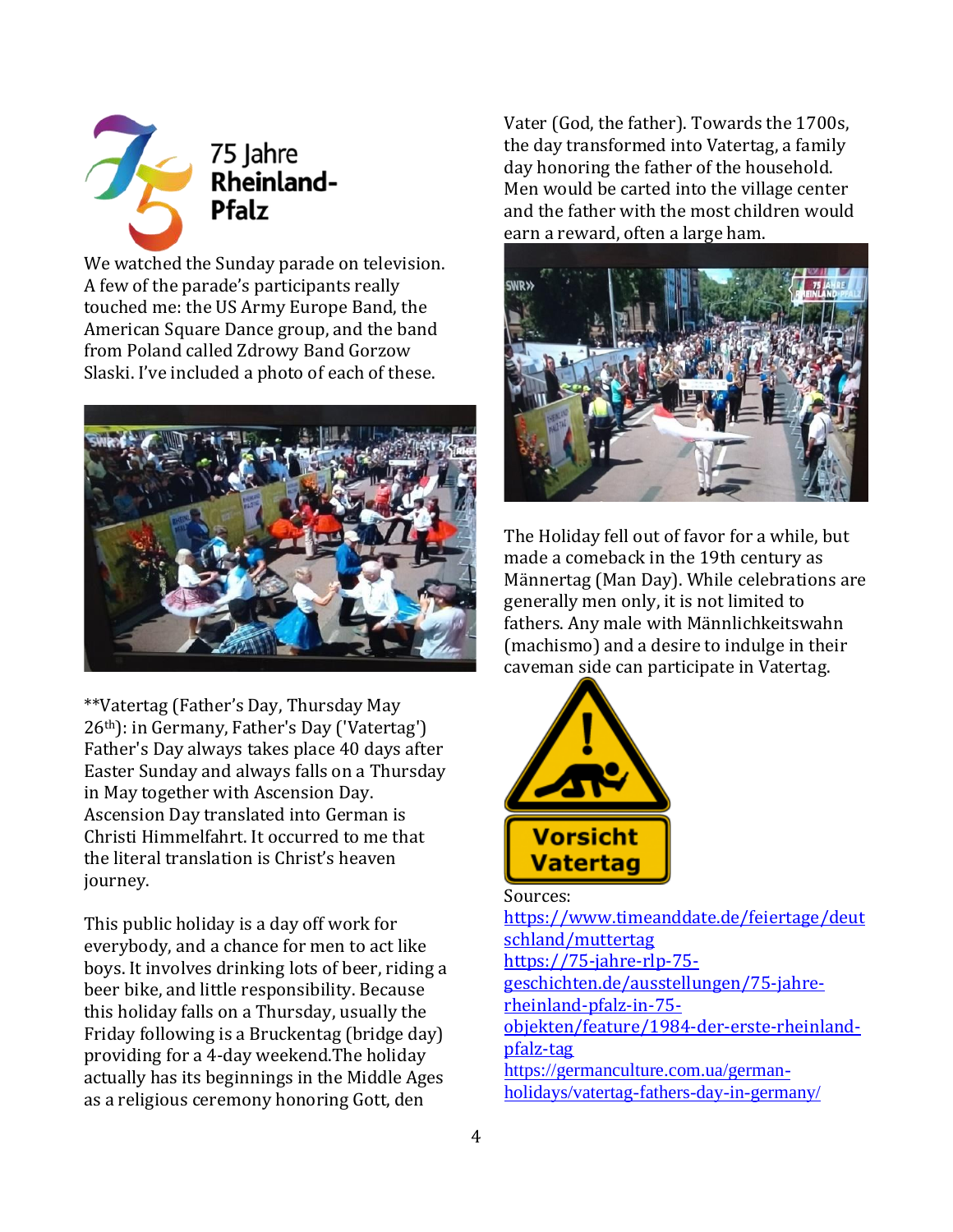### **Aunt Bonnie on State of the Art Computers By Bonnie Coleman**

Some of you may remember when we would soon be a paperless society using our computers for everything, just like on all those futuristic shows. If so, I hope you didn't sell all your stocks in paper. "Soon" is still far into the future. Sure, they've made some terrific advances but all you must do to reground yourself is have a little

"situation", like trying to change your network provider. It's advertised as simple; this is what simple looks in my world…every time.

First, I try to tell my current provider that I no longer want its services. It always emails me so I return the e-mail advising them

that I am moving my stuff to another site. I assure them it's not because I am disgruntled. I am quite gruntled with them in fact, I just want to bundle my services.

Next, I contact my new-to-be provider to give them the good news. They are friendly, but not really excited. Since they already have some of my business it seems easy to transfer the rest of it. Not easy but fairly quick. It doesn't work, of course so a live-person service call is in order. He is a lovely, helpful man who goes right to the edge of what he's supposed to do. It doesn't work. Or, his stuff works but mine still doesn't. We decide Apple should be involved and bring them on board (no I don't know why…never expect to…it's something to do with passwords…I don't know whose…I am phobic about passwords). Apple and I go 'round and 'round until someone gets someone to open something. The villagers rejoice. Then I get bills from both old and new providers; I have no idea who stopped or started what when. I pay them both off.



Mundane as this all sounds, in total it took half of four days, plus the service call, or about 20 hours. A body could do a lot of stuff that a body wanted to do in about 20 hours and not end up each day with a headache. One bright young lady actually admitted that computers have gotten so complicated that nobody really understands much except their own little bubble. Oh, bright, honest, forthright lady. How I wish there were more of you. Just so I wouldn't feel so lonely.

> I don't know the answer. Maybe this is the start of Automated Intelligence taking over the world. Maybe that wouldn't be such a bad thing. Let them deal with inter-agency communications. Let them deal with promises and warranties. Let them deal with arrival and departure times of delivery people, technicians, and the web of

support people that support the support people. I guarantee that in no time they will be begging to go back to being game-stations that also do something productive once in a while, like print a check or fire a rocket. That is the day I want to celebrate. That is the date I want to put on the calendar. That is if our Overlords will allow it…or aren't totally tied up figuring out passwords.